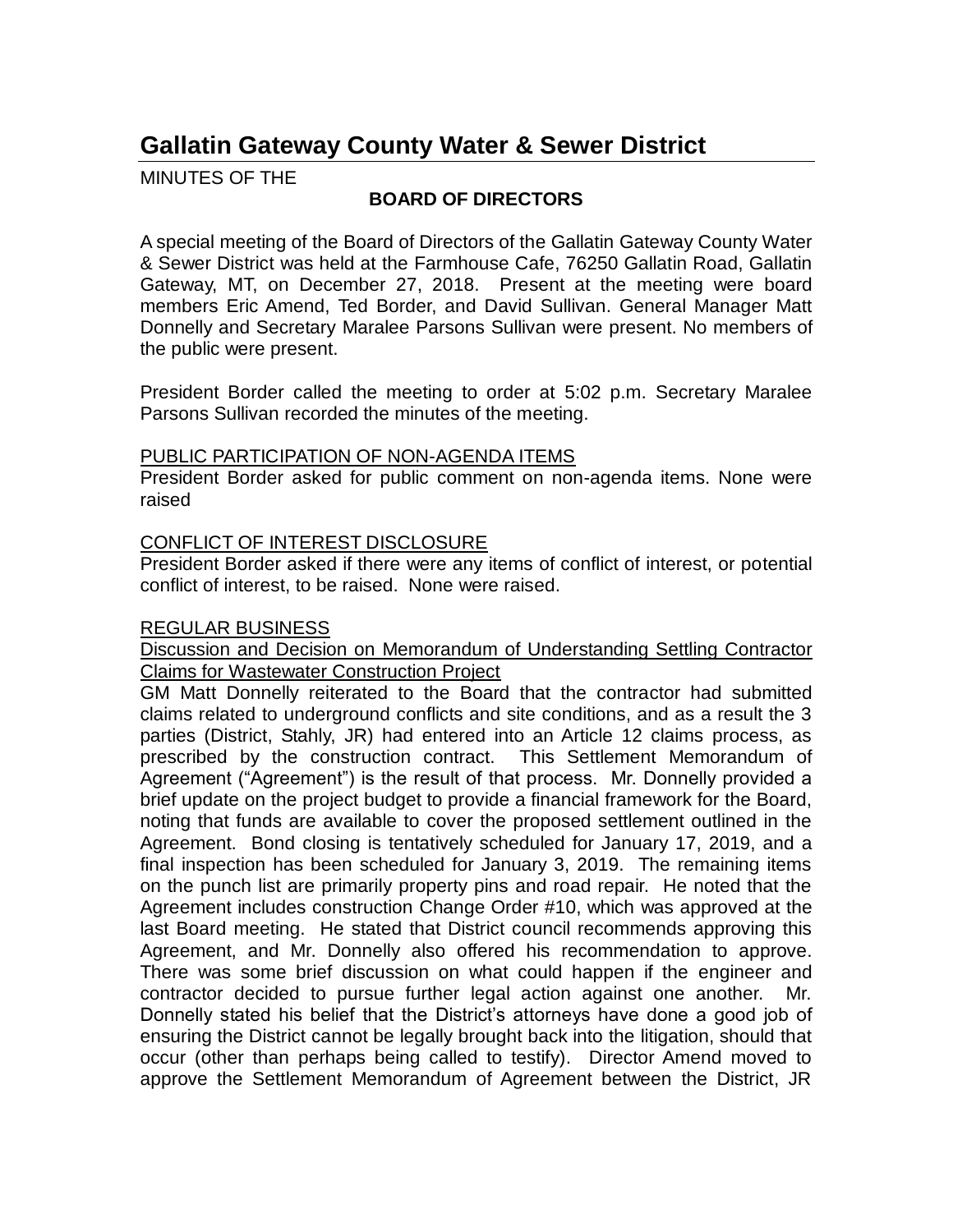Civil and Stahly. Director Sullivan seconded the motion. There was no more discussion. The motion carried 3-0.

#### Discussion and Decision on Engineer Amendment #11 Covering Additional Construction Engineering

GM Donnelly advised that this invoice covers the additional inspection work required between November 2017 and March 2018, noting that construction CO#10, approved at the last meeting, authorized an additional 133 days of work during this time period. The amendment also includes \$5,000 for additional grant administration work. It was noted that the 133 days includes 90 days of a winter shut down. Director Amend moved to approve Stahly EA #11 for \$55,800. Director Sullivan seconded the motion. There was no more discussion. The motion carried 3-0.

#### Discussion and Decision on Construction Pay Application #12 for Construction Work Completed in June 2018

GM Donnelly advised that he and the engineer have reviewed the pay application for accuracy and recommends approval, and also noted that the District had previously invoked its right to set off the full amount. Director Amend moved to approve payment of construction pay application #12 (previously set-off), for \$9,808.63. Director Sullivan seconded the motion. There was no further discussion. The motion carried 3-0.

#### Discussion and Decision on Construction Pay Application #15 for Construction Work Completed in September 2018

GM Donnelly advised that he and the engineer have reviewed the pay application for accuracy and recommends approval. Director Amend moved to approve payment of construction pay application #15 for \$121,427.72. Director Sullivan seconded the motion. There was no further discussion. The motion carried 3-0.

#### Discussion and Decision on Construction Pay Application #16 for Construction Work Completed through December 2018

GM Donnelly advised that he and the engineer have reviewed the pay application for accuracy and recommends approval. He noted this pay app covers work to substantial completion and beyond. He also noted that the engineer recommends releasing a substantial amount of the 5% retainage with this pay application. There was discussion about withholding payment for the road work that still needs to be completed. Mr. Donnelly stated that there are two approaches to managing the remaining work. One approach is to close the contracts and call the remaining items on the punch list "warranty items". The other approach is to keep the contracts open until all items are completed. He noted that there are pros and cons with either approach and both come with some risk. Leaving contracts open could result in potential litigation, and grant funds are at risk of expiring. Closing out the contract brings the risk of the contractor not returning to complete the work. He noted that the engineers have assured him that they can hold the contractor's bonds through the warranty period. He stated his opinion that there is less risk to closing out the project and